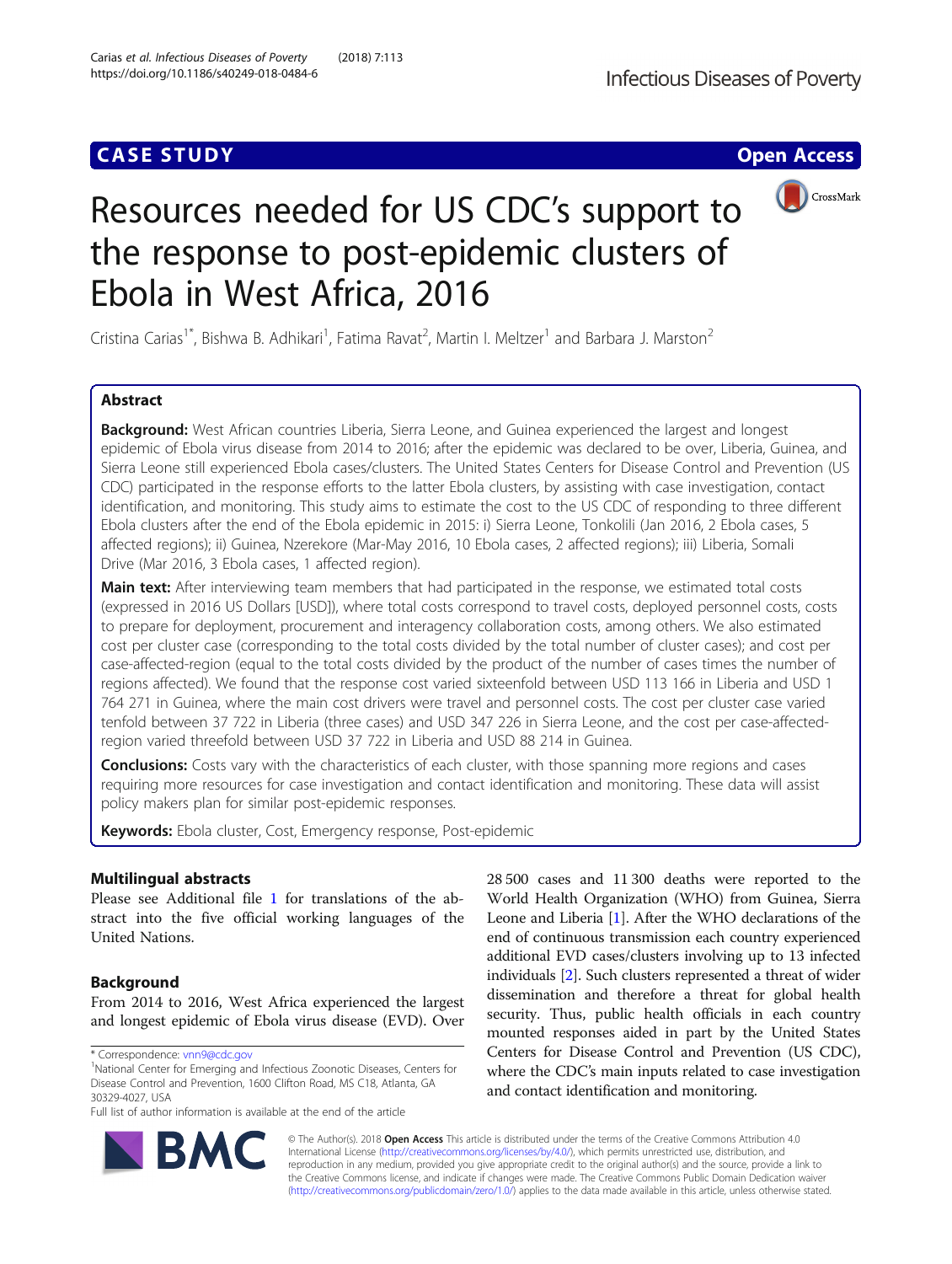To aid planning for future such operations involving the CDC or other international organizations, we analysed costs, from the perspective of the CDC, of emergency responses to three clusters: i) Sierra Leone, Tonkolili (Jan 2016; two Ebola cases; five affected regions); [\[3](#page-5-0)] ii) Guinea, Nzérékoré (Mar–May, 2016; ten Ebola cases; two affected regions); [\[4](#page-5-0)] iii) Liberia, Somali Drive (Mar, 2016; three Ebola cases; one affected region) [\[5](#page-5-0)]. Whereas these clusters and the respective public health responses have previously been reported  $[6, 7]$  $[6, 7]$  $[6, 7]$  $[6, 7]$ , we quantify here the resources used in these responses.

## **Methods**

We assessed resource usage during the responses by consulting the teams involved in the response, since specific costs are managed by different centres inside CDC. Such costs are limited to the time scope of the cluster and/or personnel deployment. We consulted in-country CDC team members that were or had been stationed in West Africa and had been in charge of the cluster response. We also consulted personnel located in the Emergency Operations Center in the CDC headquarters in Atlanta responsible for setting up travel, and providing logistical materials for the deployed personnel. We thus interviewed 21 Emergency Operations Center and in-country CDC team members to obtain data on the three emergency responses under study. Since the study was performed from the perspective of the CDC, we did not include resources expended by the Ministries of Health in the affected countries or by other supporting partners.

We included travel costs; deployed personnel time (in hours and wages); funds necessary for collaboration with other agencies; costs needed to for procured materials (such as Rapid Diagnostic Tests), if required; cost of local hires in the region where the response took place; cost of vaccination and medical clearance costs required to personnel preparing to be deployed; transport and other logistical costs such as fuel and security, if required; communication equipment/service for deployed personnel; planning and scheduling travel costs ("backstage costs"); and costs required to reimburse partners for support given for the cluster in terms of personnel and resources for emergency evacuation procedures, if required. When addressing personnel compensation, we considered personnel deployed from the CDC's Atlanta headquarters, personnel from other agencies assisting in the response via an interagency agreement, and CDC teams aggregated from already stationed and CDC-contracted personnel in the country of the response (i.e., CDC in-country teams). We did not include the costs of personnel stationed in Atlanta that did not travel or was not involved in travel preparation.

We calculated total costs. Given wide variability in total costs, we also estimated cost per cluster case, equal to the total costs divided by the total number of cluster cases; and cost per case-affected-region, which is equal to the total costs divided by the product of the number of cases times the number of regions affected. That is, if there are 10 cases spread over two regions, one would divide total costs by 20. To allow for comparison among countries, we expressed costs in US Dollars (USD) in 2016 prices (USD 2016).

## Results

The cost of responding to an Ebola cluster varied widely between responses, ranging from USD 113 thousand in Liberia, to USD 1 800 thousand in Guinea (Table [1](#page-2-0); Fig. [1\)](#page-4-0). In Sierra Leone, response costs were USD 694 452 (Table [1](#page-2-0)). Regarding deployed-person hours, they varied from 250 h in Liberia to over 5 thousand deployed-person hours for the responses to clusters in Sierra Leone and Guinea; with only Guinea requiring additional personnel from other agencies. In addition, Liberia required 2 040 h from CDC in-country teams, with Guinea and Sierra Leone requiring 5 213 and 1 989 person-hours, respectively.

Across all clusters, the biggest drivers of response costs were travel costs (16% in Liberia, 31% in Guinea, and 50% in Sierra Leone) and personnel costs (11% in Liberia, 22% in Guinea, up to 40% in Sierra Leone). These costs are related to the need to deploy personnel expert in epidemiology to perform case investigation, contact identification and monitoring, which were CDC's main contributions to response (Table [1](#page-2-0)). Travel costs increase proportionally with the number of responders deployed from Atlanta, and were related to the high costs of air travel and lodging. Deployed personnel costs varied between USD 11 988 in Liberia (three cases, one affected region) and USD 392 910 in Guinea (ten cases, two affected regions). In Sierra Leone (two cases, five affected regions), personnel costs were USD 278 110. Since personnel costs are related to the need for contact tracing, they increase with the complexity of the cluster, that is, with the number of cluster cases and/or regions affected by the cluster.

Other significant costs included are interagency collaboration costs (USD 459 000 in Guinea, or 26% of total costs in this country), which are specific to the particularities of each cluster. The need for these resources increases very rapidly with the number of cases and geographic spread of the cluster. For the responses studied, the complexity of the cluster in Guinea (which included ten cases over two different regions) demanded an additional number of resources to do contact tracing and epidemiologic investigations.

Additionally, the resources required for some responses included procurement costs for rapid diagnostics tests (RDTs) (between USD 29 700 in Liberia, 26% of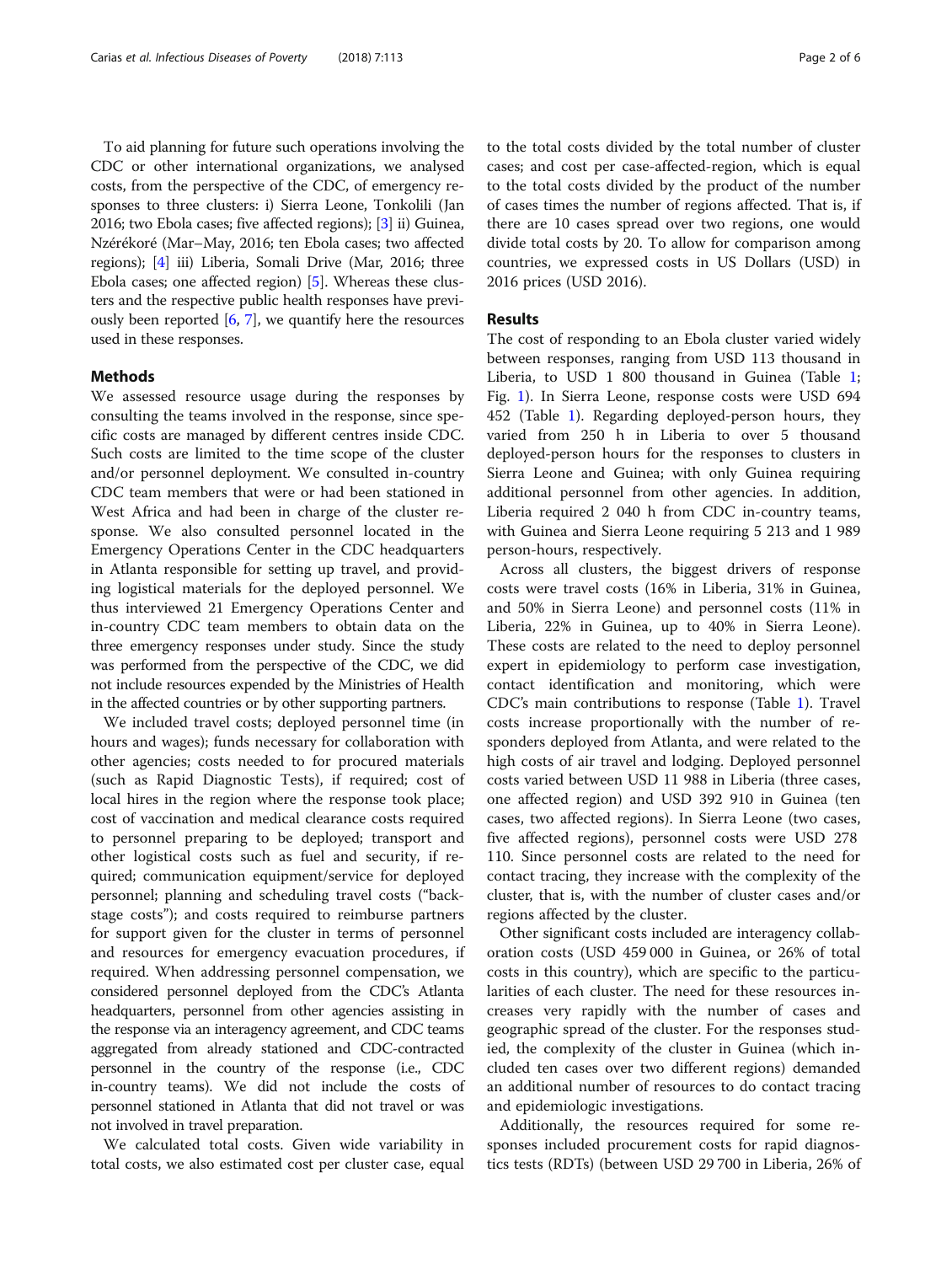<span id="page-2-0"></span>

|                                              |                                                                                                                                                                               | Table 1 Description of cost categories, estimation method, and estimated resource usage (in 2016 USD and person-hours) for each of the post-epidemic Ebola clusters                                                   |                                                                                                               |                                                                                                                   |                                                                                                           |
|----------------------------------------------|-------------------------------------------------------------------------------------------------------------------------------------------------------------------------------|-----------------------------------------------------------------------------------------------------------------------------------------------------------------------------------------------------------------------|---------------------------------------------------------------------------------------------------------------|-------------------------------------------------------------------------------------------------------------------|-----------------------------------------------------------------------------------------------------------|
| Cost category                                | Description                                                                                                                                                                   | Estimation method                                                                                                                                                                                                     | (2 cases; 5 affected regions) <sup>a</sup><br>Sierra Leone, Tonkolil<br>USD (person-hours)<br>(January, 2016) | (10 cases; 2 affected regions) <sup>a</sup><br>(March 17-May 31, 2016)<br>USD (person-hours)<br>Guinea, Nzérékoré | (3 cases; 1 affected region) <sup>a</sup><br>Liberia, Somali Drive<br>JSD (person-hours)<br>(March, 2016) |
| Atlanta personnel<br>Travel costs for        | Round-trip travel costs<br>diem (international)<br>to the West African<br>countries, and per                                                                                  | USD 360 that includes<br>valued at USD 6967<br>of the deployment.<br>for roundtrip flight,<br>and a per diem of<br>lodging and food<br>multiplied by the<br>Travel costs were<br>duration (in days)<br>costs that was | 348 181                                                                                                       | 544 550                                                                                                           | 18469                                                                                                     |
| Deployed personnel costs                     | that needs to deployed<br>to West Africa (average<br>hourly personnel salary<br>the Atlanta personnel<br>Opportunity costs of<br>level GS 13, step<br>5 assumed) <sup>b</sup> | Embassy head tax was<br>valued at GS13, step 5<br>Personnel hours were<br>assist in the response<br>Team members were<br>personnel hours to<br>added for Guinea.<br>asked to estimate                                 | 278 110 (5 800h)                                                                                              | 392 910 (7 800h)                                                                                                  | 11 988 (250 h)                                                                                            |
| Interagency collaboration<br>personnel costs | from other agencies to<br>by CDC and deployed<br>personnel reimbursed<br>support the response<br>Opportunity costs of                                                         | Cost was extracted from<br>interagency regulations                                                                                                                                                                    | $\overline{\phantom{a}}$                                                                                      | 459000 (19 people)                                                                                                | $\overline{1}$                                                                                            |
| Procurement                                  | Cost of rapid diagnostic<br>tests, if deployed                                                                                                                                | involved in the response<br>Costs were submitted<br>by team members                                                                                                                                                   | I                                                                                                             | 275 000 <sup>c</sup>                                                                                              | 29700 <sup>d</sup>                                                                                        |
| personnel costs<br>In-country                | Costs of personnel from West<br>Africa hired for the response<br>(locally employed staff<br>and others)                                                                       | personnel hours. Personnel<br>asked to estimate local<br>local contracted rates.<br>Team members were<br>hours were valued at                                                                                         | 611 (1 989 h)<br>$\infty$                                                                                     | 18 026 (5 213 h)                                                                                                  | 20 345(2 040 h)                                                                                           |
| deployment cost<br>Preparation for           | Costs of vaccination and the<br>personnel deployed, medical<br>medication bag assigned to<br>clearance costs                                                                  | existing agency regulations<br>Cost was extracted from<br>Clearance and Travel kit.<br>Deployment Medical<br>and includes Ebola                                                                                       | 27683                                                                                                         | 35988                                                                                                             | 1384                                                                                                      |
| Logistical costs                             | Costs of fuel and security,<br>if needed                                                                                                                                      | involved in the response.<br>Costs were submitted<br>by team members                                                                                                                                                  | 23754                                                                                                         | 12500                                                                                                             | 23750                                                                                                     |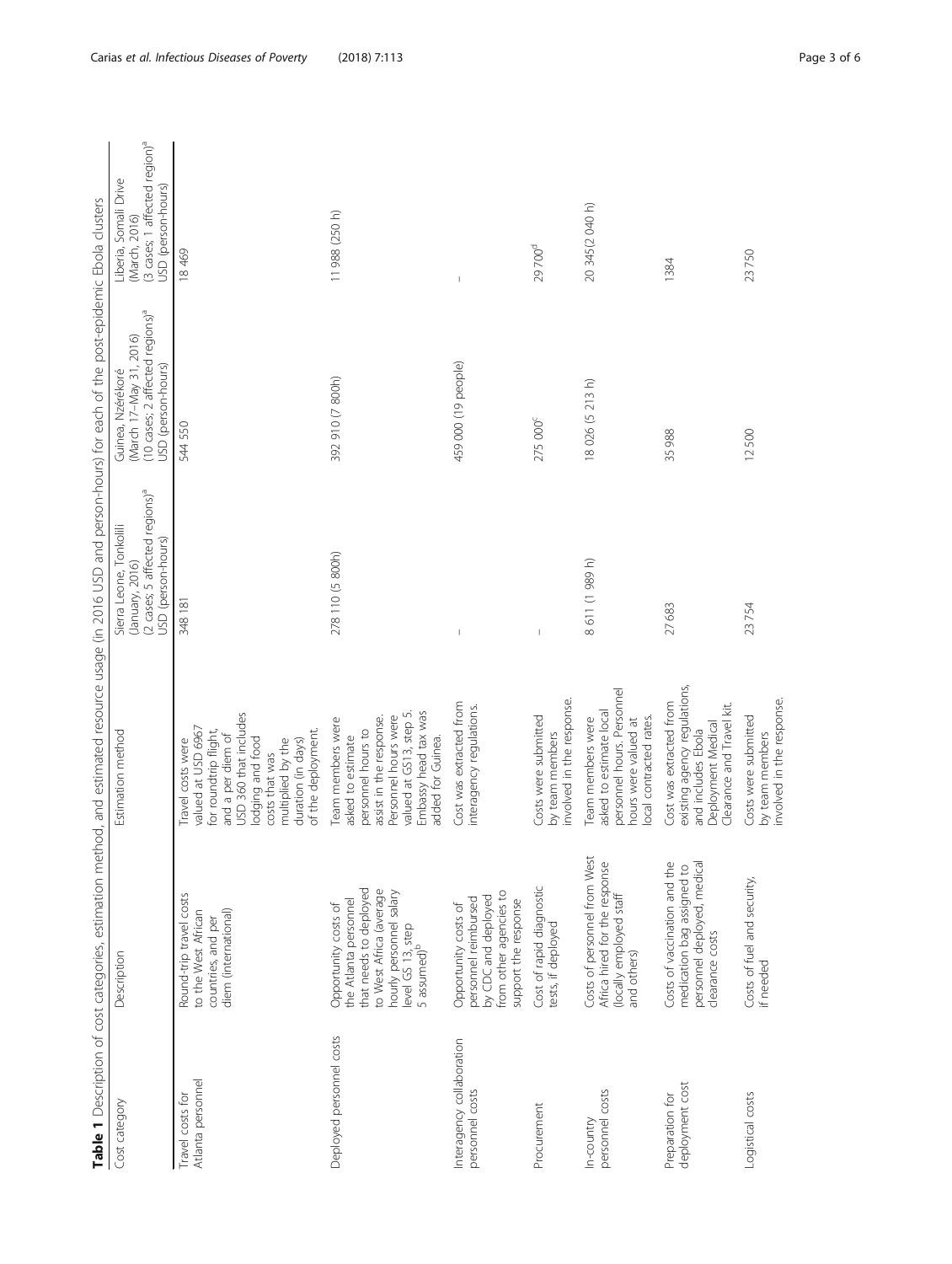| (Continued)              |                                                                                                                                                 |                                                                                                                                                                                                                         |                                                                                                                |                                                                                                       |                                                                                                          |
|--------------------------|-------------------------------------------------------------------------------------------------------------------------------------------------|-------------------------------------------------------------------------------------------------------------------------------------------------------------------------------------------------------------------------|----------------------------------------------------------------------------------------------------------------|-------------------------------------------------------------------------------------------------------|----------------------------------------------------------------------------------------------------------|
| Cost category            | Description                                                                                                                                     | Estimation method                                                                                                                                                                                                       | (2 cases; 5 affected regions) <sup>a</sup><br>Sierra Leone, Tonkolili<br>USD (person-hours)<br>(January, 2016) | (10 cases; 2 affected regions)ª<br>USD (person-hours)<br>(March 17-May 31, 2016)<br>Guinea, Nzérékoré | (3 cases; 1 affected region) <sup>a</sup><br>USD (person-hours)<br>Iberia, Somali Drive<br>(March, 2016) |
| Communication costs      | personnel to communicate<br>(including laptop, smart<br>phone, GPS device etc.)<br>needed by deployed<br>Costs of equipment<br>from West Africa | communication materials<br>eam operatives were<br>used; such costs were<br>estimated by subject<br>asked to provide<br>information on<br>matter experts.                                                                | 7500                                                                                                           | 13500                                                                                                 | 7500                                                                                                     |
| Backstage costs          | 3 h per deployed CDC person<br>travel. Assumed to be<br>Costs of scheduling<br>and administering                                                | by the number of deployed<br>the hourly compensation<br>personnel, and valued at<br>The time was multiplied<br>schedule travel was 1 h.<br>of backstage personnel<br>(GS10, SS) <sup>b</sup> .<br>The estimated time to | 612                                                                                                            | 796                                                                                                   | $\overline{3}$                                                                                           |
| Partner costs            | Resources necessary for<br>CDC partners                                                                                                         | original interagency agreement.<br>partners, beyond what was<br>Costs required by CDC<br>contemplated in the                                                                                                            |                                                                                                                | 12000                                                                                                 | I                                                                                                        |
| Total costs <sup>e</sup> |                                                                                                                                                 |                                                                                                                                                                                                                         | 694 452                                                                                                        | 1764271                                                                                               | 113166                                                                                                   |
| Costs in 2016 values     |                                                                                                                                                 |                                                                                                                                                                                                                         |                                                                                                                |                                                                                                       |                                                                                                          |

Table 1 Description of cost categories, estimation method, and estimated resource usage (in 2016 USD and person-hours) for each of the post-epidemic Ebola clusters Table 1 Description of cost categories, estimation method, and estimated resource usage (in 2016 USD and person-hours) for each of the post-epidemic Ebola clusters

CDC Centers for Disease Control and Prevention, USD United States dollars, GPS Global positioning system, RDT Rapid diagnosis test, GS/S General [Government Pay] Schedule/ Step

a c For further detail concerning the clusters, please consult references [\[3](#page-5-0)–[8\]](#page-5-0)

 Government schedule pay tables taken from Office of Personnel Management at <https://www.opm.gov/policy-data-oversight/pay-leave/salaries-wages/2017/general-schedule/> (assessed 16 Oct 2017) <sup>c</sup> Corresponds to 5000 rapid diagnosis tests

 Corresponds to 5000 rapid diagnosis tests <sup>d</sup>Corresponds to 540 rapid diagnosis tests dCorresponds to 540 rapid diagnosis tests

° While the authors also enquired about resource use related to required emergency evacuations of personnel (up to USD 250 000), there were none to report for these responses. Also, Foreign Affairs Counter Threat<br>training While the authors also enquired about resource use related to required emergency evacuations of personnel (up to USD 250 000), there were none to report for these responses. Also, Foreign Affairs Counter Threat training and clearance costs from Department of State, and World Health Organization were not included – it was assumed that the personnel to be deployed in an emergency response would be experienced and thus would not require such one-time costs at the time of the response thus would not require such one-time costs at the time of the response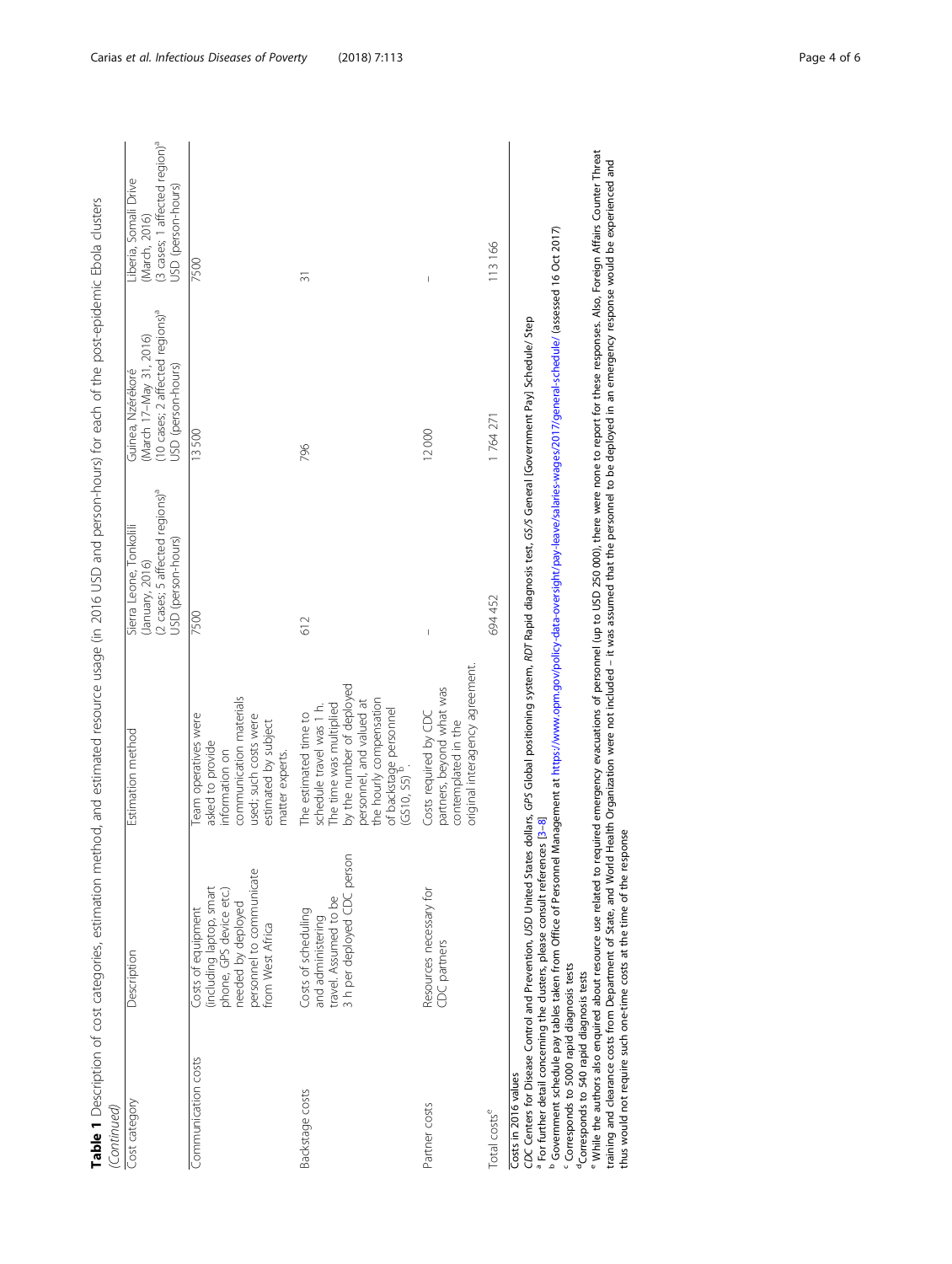<span id="page-4-0"></span>

total costs; and USD 275 000 in Guinea, or 16% of total costs; none in Sierra Leone). The need for RDTs is judged on a case-by-case basis; whether more RDTs are required is a function of the numbers of possibly exposed persons and suspected cases as well as the diagnostic testing algorithm adopted.

In what concerns the resources necessary to prepare for deployment (cost of vaccination, medical clearance), they varied from USD 1384 in Liberia (1% of total costs) to USD 35 988 in Guinea (2% of total costs); with costs in Sierra Leone (USD 27 683; 4% of total costs) also high given the number of regions affected by the cluster and the consequent need to deploy more personnel. Finally, it was also necessary to take into account logistical costs (fuel and security) which varied from almost USD 24 000 in Liberia and Sierra Leone to USD 12 500 in Guinea (these costs correspond to 21% of total costs in Liberia; and less than 3% of total costs in Sierra Leone and Guinea). Such costs depend on the geographic characteristics of the region where the cluster takes place (whether cases are spread over a wide area or not), and on the need or not to hire an extra security detail. Thus, they depend more on the context where the cluster unfolds then on the characteristics of the cluster itself.

The cost per cluster case varied almost tenfold between 37 722 in Liberia (three cases) and USD 347 226 in Sierra Leone (two cases); in Guinea, cost per case was USD 176 427. The cost per case and affected region varied almost threefold between USD 37 722 in Liberia (three cases, one

affected region; three cases-affected-regions) and USD 88 214 in Guinea (ten cases, two affected regions; 20 cases-affected-regions); it was USD 69 445 in Sierra Leone (two cases, five affected regions; ten cases-affected regions).

# **Discussion**

For the clusters studied, the cost per case-affected-region varied almost threefold between USD 37 722 in Liberia and USD 88 214 in Guinea. Total costs varied sixteenfold between USD 113 166 in Liberia and USD 1 764 271 in Guinea. This study illustrates the broad range of resources needed for responding to an international emergency response. The large differences in estimates of cluster costs seem to be due to varied response activity, which depends on the particular characteristics of the cluster (number of cases and number of affected regions). The need for resources seems to increase with both the number of cases and with the geographical dispersion of the cases, with a higher than linear increase on costs per case-affected region.

Note, however, that we did not include costs of personnel that did not travel or were not involved in travel preparation. We also did not include costs from other partners, such as other international organizations and Ministries of Health. That is, the costs presented in this manuscript represent the costs to respond to Ebola clusters, from the perspective of the CDC, and are thus limited to a portion of total response costs. To calculate total